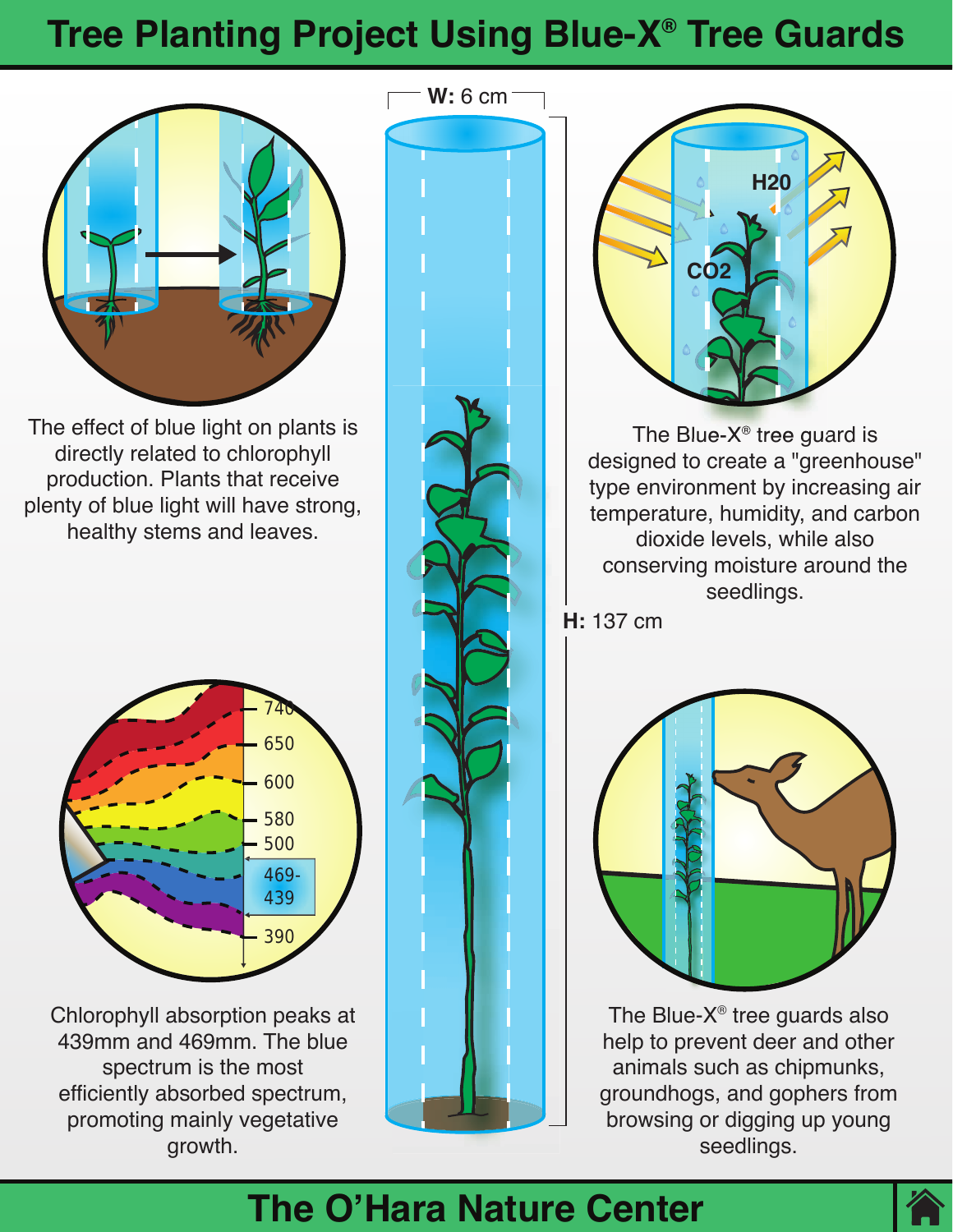## **How The Blue-X® Tree Guards Work**



#### **The O'Hara Nature Center**